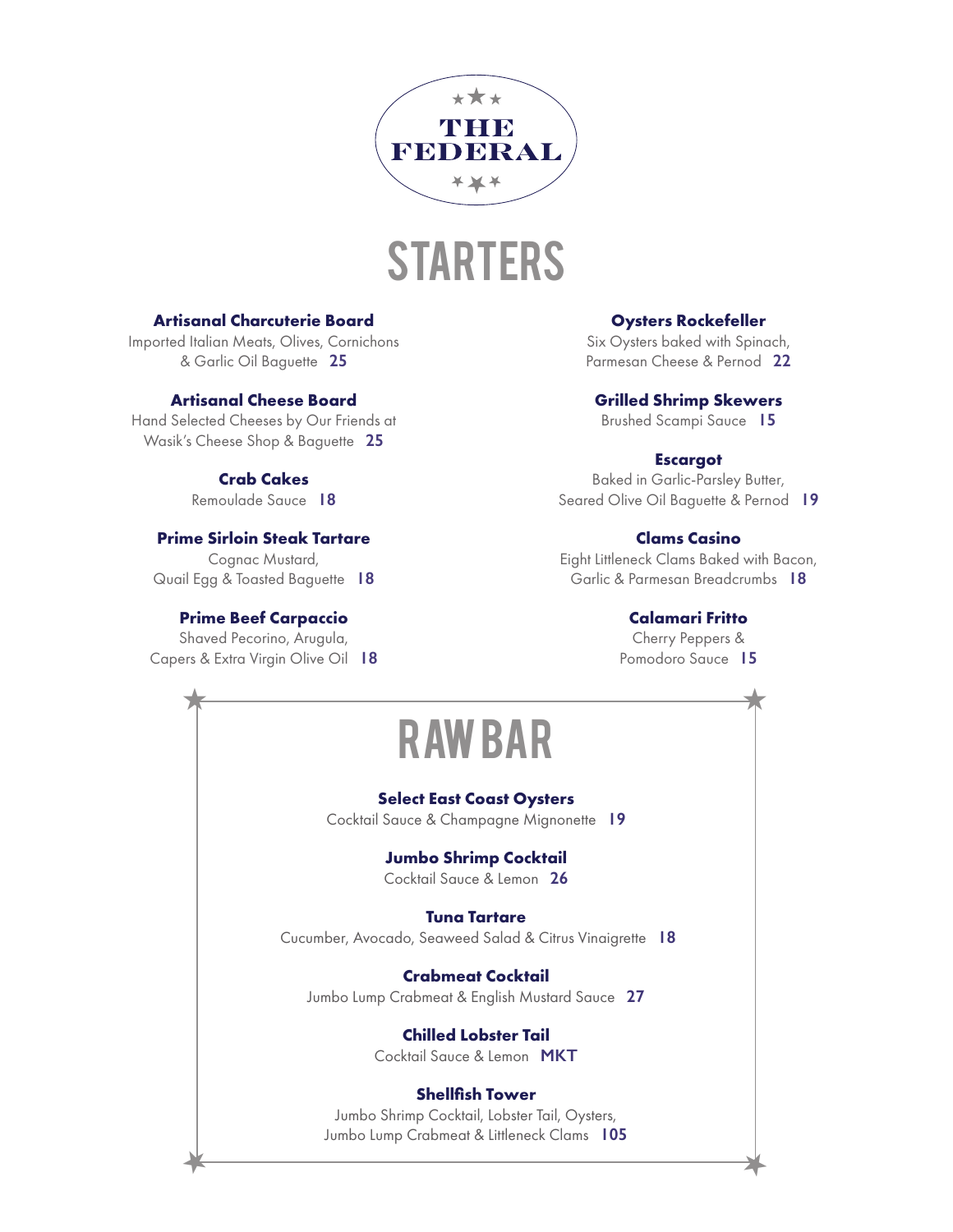# Soups & Salads

### **Onion Soup Gratinée 11**

### **Classic Chopped Caesar**

White Anchovies, Garlic Croutons & Parmesan Cheese **12**

### **Beet & Fried Goat Cheese**

Beets, Fried Goat Cheese, Crumbled Pistachios, Arugula, Dried Cranberries & Saba **14**

### **Mixed Greens**

Cherry Tomatoes, Aged Balsamic, Red Onion & Garlic Parmesan Crouton **10**

### **Federal Clam Chowder 11**

### **Iceberg Wedge**

Bacon, Cherry Tomatoes & Blue Cheese **13**

### **Prosciutto & Burrata**

Sliced Prosciutto, Red Wine Poached Pear, Arugula & Drizzled Saba **18**

### **Lobster Bisque 19**

*(Available Friday & Saturday Only)*

### PASTA  $\star$

#### **Spaghetti alle Vongole**

Littleneck Clams, Garlic & White Wine **25**

### **Bolognese**

Veal & Wild Boar Ragu, Rigatoni & Parmigiano Reggiano **25**

#### **Orecchiette, Sausage & Broccolini**

Orecchiette Pasta, Sausage Crumble, Broccolini & Chili Flakes **27**

# SEAFOOD ENTREES

### **Panko Crusted Haddock**

 $\bigstar$ 

Olive Oil Crushed Potatoes, Asparagus & Herb Lemon Butter **36**

### **Grilled Atlantic Salmon**

Garlic Mashed Potatoes, Broccolini & Pinot Noir Sauce **29**

### **Sesame Crusted Ahi Tuna Steak**

 $\overline{\phantom{a}}$ 

Sweet Potato Puree, Ginger Bok Choy & Wasabi **38**

### **Grilled Swordfish**

Shrimp, Baby Spinach, Cherry Tomatoes & Scampi Sauce **36**

### **Halibut La Meuniére**

Pan Sautéed in Fresh Parsley Lemon Butter with Cherry Tomatoes **44**

 $\star$   $\overbrace{\phantom{aaaaa}}$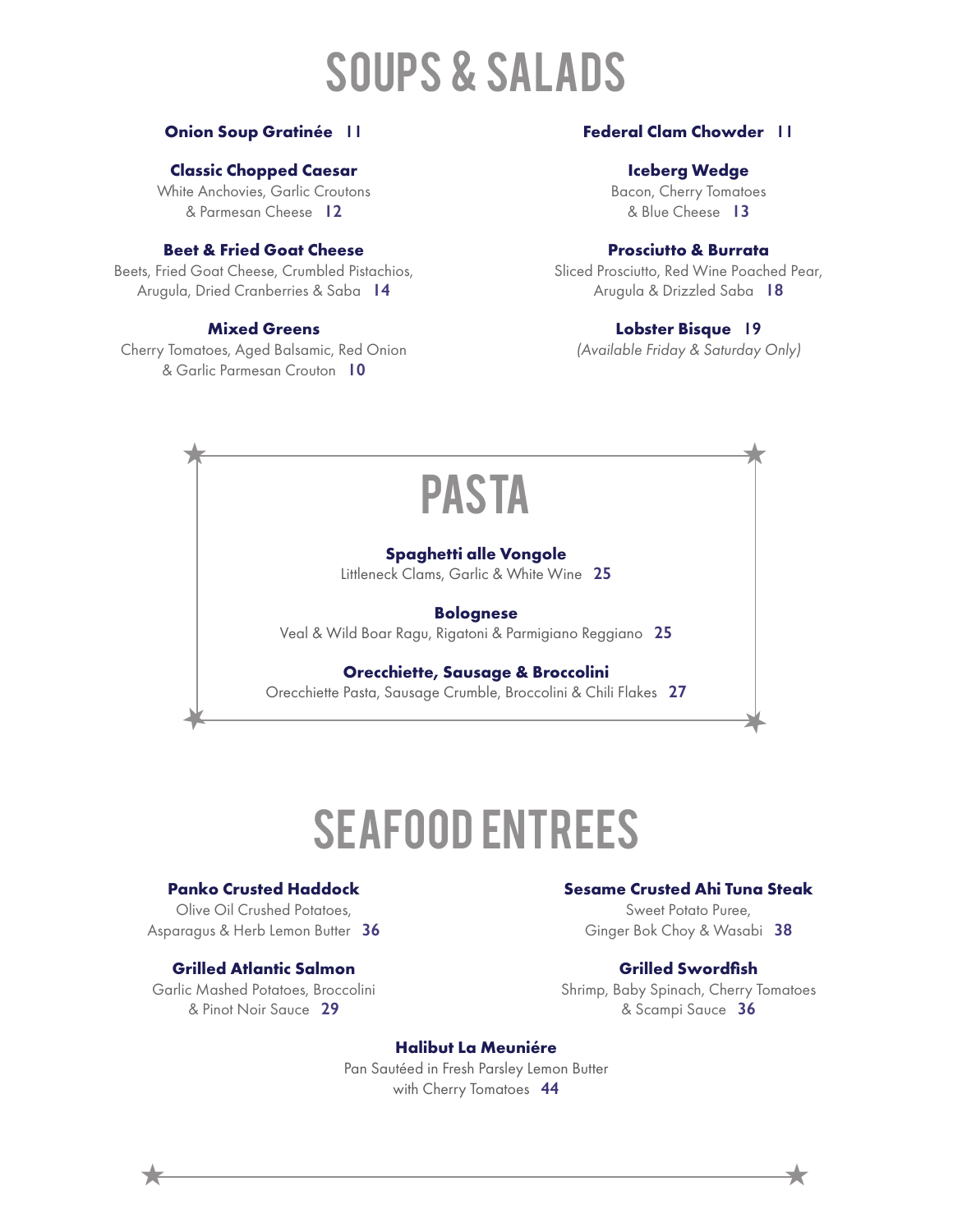

#### **Cassoulet**

Duck Confit, Herb Sausage, White Beans & Pancetta **38** 

### **Chicken Under a Brick**

Roasted Fingerling Potatoes, Asparagus & Arneis Beurre Blanc **28**

### **Kurobuta Pork Chop**

Soft Polenta, Red Wine Poached Pear & Pork Jus **38**

### **Roasted Portobello**

Portobello Mushroom, Caponata with Cannellini Beans, Asparagus, Broccolini & Blistered Cherry Tomatoes **25**

### **Prime Skirt Steak Frittes**

Garlic Butter & Parmesan Fries **38**

 $\star$ 

## **CHOPS**

**Filet Mignon 8 oz. 46**

**Prime NY Sirloin 16 oz. 48**

**Prime NY Sirloin Au Poivre 50**

**Dry Aged Bone-In NY Sirloin 16 oz. 54**

**Delmonico Steak 16 oz. 48**

**Cowboy Steak 18 oz. 54**

### **ADD ON:**

**Blue Cheese 4 Roasted Bone Marrow 6 Grilled Shrimp Scampi Skewer 8 Hot Buttered Lobster Tail MKT Oscar Style 29**

# Sauces & SALTS

**Au Poivre Béarnaise Horseradish Crema**

 $\bigstar$ 

**Truffle Sea Salt** 

**Lemon Rosemary Sea Salt**

**House Steak Demi Glace Maitre d'Hotel Butter**

 $\overline{\phantom{a}}$ 

All steaks come with choice of one sauce or salt. Additional **2** each  $\star$   $\overbrace{\phantom{aaaaa}}$